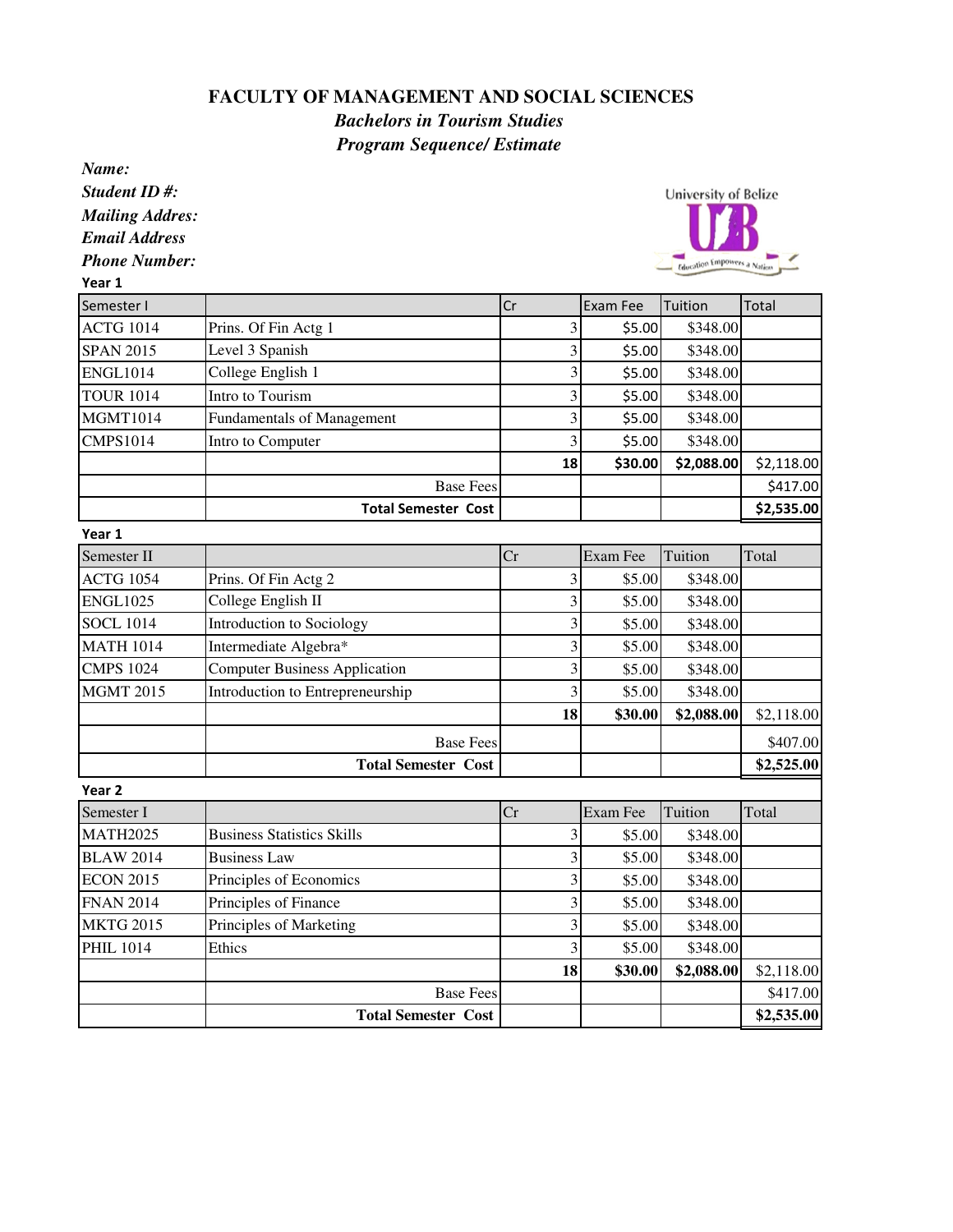| Semester II      |                                   | Cr | Exam Fee | Tuition    | Total      |
|------------------|-----------------------------------|----|----------|------------|------------|
| <b>ENGL 1035</b> | The Composing Process             | 3  | \$5.00   | \$348.00   |            |
| <b>HIST 1014</b> | Introduction to Belizean History  | 3  | \$5.00   | \$348.00   |            |
| <b>MGMT 2055</b> | <b>Business Ethics</b>            | 3  | \$5.00   | \$348.00   |            |
| <b>RSCH 2014</b> | <b>Research Methods</b>           | 3  | \$5.00   | \$348.00   |            |
| <b>NRMP 1014</b> | Environmental Conserv & Develop   | 3  | \$5.00   | \$348.00   |            |
| <b>PSYC 1014</b> | Introduction to Psychology        |    | \$25.00  | \$348.00   |            |
|                  |                                   | 18 | \$50.00  | \$2,088.00 | \$2,138.00 |
|                  | <b>Base Fees</b>                  |    |          |            | \$407.00   |
|                  | <b>Total Semester Cost</b>        |    |          |            | \$2,545.00 |
| Year 3           |                                   |    |          |            |            |
| Semester I       |                                   | Cr | Exam Fee | Tuition    | Total      |
| <b>TOUR 3011</b> | <b>Recreational Planning</b>      | 3  | \$5.00   | \$348.00   |            |
| <b>MGMT 3015</b> | Organizational Behavior           | 3  | \$5.00   | \$348.00   |            |
| <b>TOUR 3051</b> | <b>Hospitality Law</b>            | 3  | \$5.00   | \$348.00   |            |
| <b>ENGL2105</b>  | <b>Communication Skills</b>       | 3  | \$5.00   | \$348.00   |            |
| <b>TOUR 3101</b> | Hospitality Managerial Accounting | 3  | \$5.00   | \$348.00   |            |
| <b>ENGL 3155</b> | <b>Technical Writing</b>          |    | \$5.00   | \$348.00   |            |
|                  |                                   | 18 | \$30.00  | \$2,088.00 | \$2,118.00 |
|                  | <b>Base Fee</b>                   |    |          |            | \$417.00   |
|                  | <b>Total Semester Cost</b>        |    |          |            | \$2,535.00 |

| Semester II      |                                         | Cr | Exam Fee | Tuition    | Total      |
|------------------|-----------------------------------------|----|----------|------------|------------|
| <b>HOSP 3302</b> | Advance Customer Service                |    | \$5.00   | \$348.00   |            |
| <b>MGMT 3105</b> | Human Resource Management               |    | \$5.00   | \$348.00   |            |
| <b>CMPS 3012</b> | <b>Management Information System</b>    |    | \$5.00   | \$348.00   |            |
| <b>TOUR 3203</b> | Managing Non-Governmental Organizations |    | \$5.00   | \$348.00   |            |
| <b>TOUR 3302</b> | <b>Tourism Economics</b>                |    | \$5.00   | \$348.00   |            |
| <b>TOUR 3252</b> | Purchasing for Hospitality              |    | \$5.00   | \$348.00   |            |
|                  |                                         | 18 | \$30.00  | \$2,088.00 | \$2,118.00 |
|                  | <b>Base Fee</b>                         |    |          |            | \$407.00   |
|                  | <b>Total Semester Cost</b>              |    |          |            | \$2,525.00 |

**Year 4**

| Semester I       |                                             | Cr | Exam Fee | Tuition    | Total      |
|------------------|---------------------------------------------|----|----------|------------|------------|
| <b>TOUR 4011</b> | <b>Advance Tourism Marketing</b>            |    | \$5.00   | \$348.00   |            |
| <b>TOUR4052</b>  | Destination Planning & Management           |    | \$5.00   | \$348.00   |            |
| <b>TOUR 4102</b> | Cultural Heritage and Tourism               |    | \$5.00   | \$348.00   |            |
| <b>MGMT 4015</b> | <b>Small Business Management</b>            |    | \$5.00   | \$348.00   |            |
| <b>RSCH 4015</b> | <b>Research Methods for Social Sciences</b> |    | \$5.00   | \$348.00   |            |
| <b>MGMT 4105</b> | Productions and Operations Management       |    | \$5.00   | \$348.00   |            |
|                  |                                             | 18 | \$30.00  | \$2,088.00 | \$2,118.00 |
|                  | <b>Base Fee</b>                             |    |          |            | \$417.00   |
|                  | <b>Total Semester Cost</b>                  |    |          |            | \$2,535.00 |